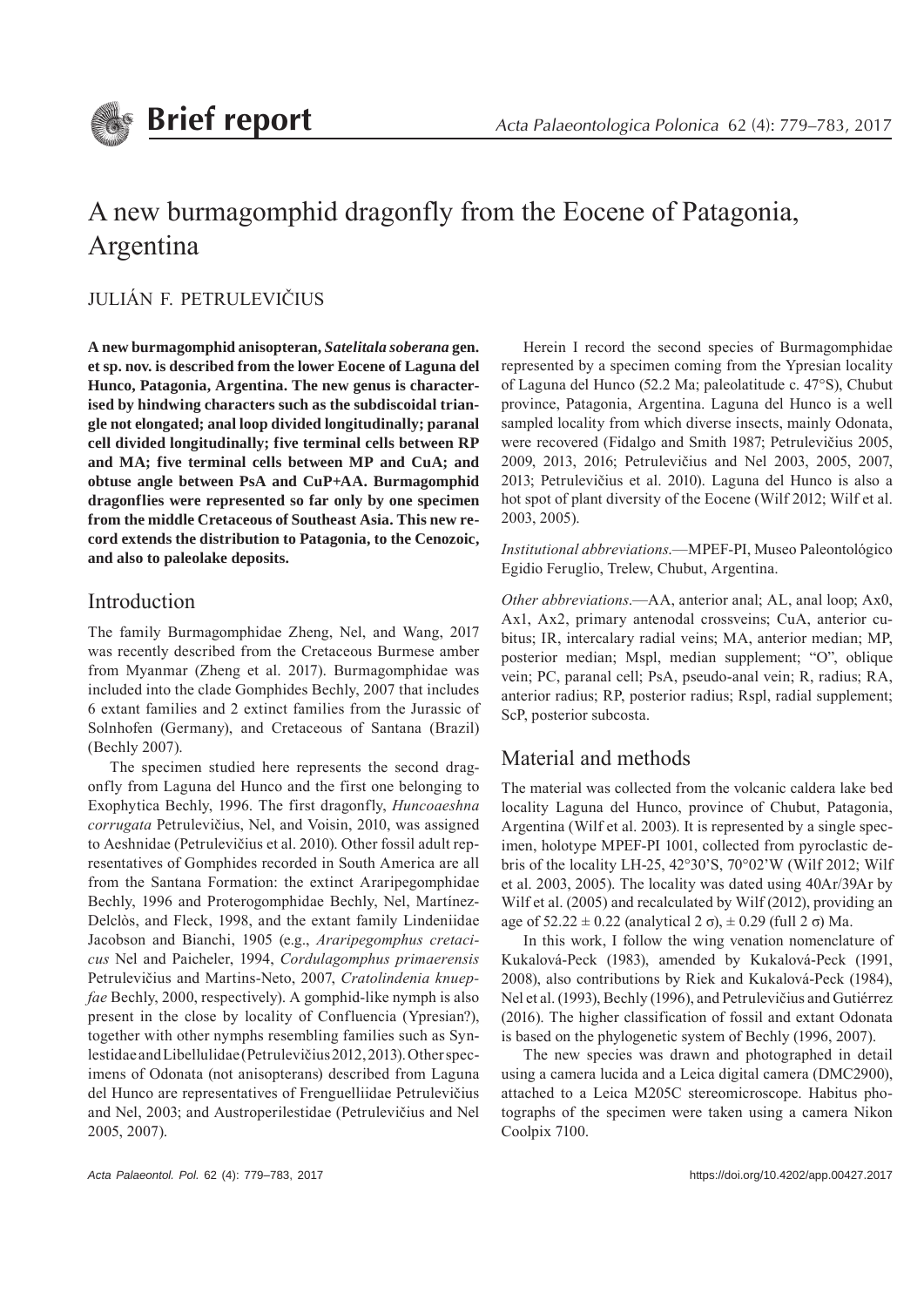## Systematic palaeontology

Odonata Fabricius, 1793 Gomphides Bechly, 1996 Burmagomphidae Zheng, Nel, and Wang, 2017 Genus *Satelitala* nov.

*Etymology*: From Castilian *satélite*, satellite and Greek *ala*, wing. *Type species*: *Satelitala soberana* sp. nov. (by monotypy); see below.

*Diagnosis*.—As for the type species by monotypy.

*Satelitala soberana* sp. nov.

Figs. 1, 2.

*Etymology*: From Castilian *soberana*, sovereign. *Holotype*: MPEF-PI 1001, counterpart of an incoplete hind wing. *Type locality*: Laguna del Hunco, Chubut, Patagonia, Argentina. *Type horizon*: Ypresian (52 Ma), lower Eocene.

*Diagnosis*.—The genus is characterized by the following hindwing characters: (1) wing medium sized (c. 29 mm long); (2) narrow wing base, gradually widening from base towards nodus; (3) arculus close to Ax1; (4) bases of RP and MA close at arculus; (5) discoidal triangle, hypertriangle and subdiscoidal triangle free; (6) discoidal triangle elongated; (7) trigonal planate well developed; (8) CuA1+2 distinctly shortened with reduced pectinate branching; (9) midfork one cell distal to discoidal triangle; (10) RP branches symmetrical at midfork; (11) one antefurcal crossvein; (12) no Mspl nor Rspl; (13) PsA aligned with anterior side of triangle; (14) extremely acute (c. 10º) angle between CuA+MP and PsA; (15) ScP basally close to RA+RP; (16) subdiscoidal triangle not elongated; (17) anal loop closed (?) and longitudinally two (?) celled; (18) paranal cell rounded divided longitudinally; (19) "cordulegastrid gap"; (20) obtuse (c. 140°) angle between PsA and CuP+AA; (21) five terminal cells between RP and MA; (22) five terminal cells between MP and CuA.

Characters 1–15 are diagnostic characters of the family according to Zheng et al. (2017). Characters 13–15 are newly proposed for Burmagomphidae. Characters 16–22 are unique from the new genus. Two characters proposed by Zheng et al. (2017) have to be removed from the diagnosis of the family and placed in the genus *Burmagomphides* Zheng, Nel, and Wang, 2017 because of their absence in *Satelitala* gen. nov., i.e. subdiscoidal triangle elongated; no "cordulegastrid gap".

*Description*.—Specimen consists of 3/4 part of a hyaline hindwing (Fig. 1); preserved length 22 mm, 7.5 mm wide; reconstructed length of wing c. 29 mm; distance between base and arculus, 4.3 mm, between arculus and nodus, 8 mm; ScP almost touching R at wing base and ending at midpoint between anterior wing margin and RA at nodus; primary antenodals present; Ax0 (?) near wing base, 1.7 mm from Ax1; Ax1 0.8 mm basal to arculus; no secondary antenodals between Ax0 and Ax1; Ax2 (?) at level of distal end of discoidal triangle; two (?) secondary antenodals between Ax1 and Ax2; two (?) secondary antenodal and three (?) antesubnodal crossveins distal Ax2, 4 preserved postnodal and two (?) postsubnodal crossveins

preserved before pterostigma; postnodal and postsubnodal crossveins not aligned; RP and MA separate at arculus; median and submedian spaces free of crossveins; hypertriangle, discoidal triangle and subtriangle free; anterior side of hypertriangle well curved, 3 mm long and 0.56 mm wide; triangle 0.7 mm distal to arculus, anterior side 2.2 mm long, basal side 1 mm long and distal side 2.4 mm long; distal side of triangle somewhat curved at anterior part, subdiscoidal triangle not elongated, with anterior side (PsA) strong and oblique aligned with the anterior side of discoidal triangle (Figs. 1B, 2A), PsA 1.1 mm long, posterior side 1.6 mm long and distal side 0.9 mm long; MP+CuA and PsA at an extremely acute angle (c. 10°); obtuse angle (c. 140°) between PsA and CuP+AA; postdiscoidal area with one (?) row of cells basally to c. 18 rows of cells at wing margin; no Rspl nor Mspl; area between RA and RP basal to RP3+4 with one crossvein and one just at RP3+4 base; "cordulegastrid gap" present; one antefurcal crossvein basal to midfork; midfork one cell distal to end of triangle and five (?) cells to nodus; RP2 arise at subnodus; nodus vertical, subnodus oblique (Figs. 1B, 2B); area between RP2 and IR2 with one row of cells before "O", expanded distally; RP3/4 and MA running almost parallel, with one row of cells before "O" and five rows along wing margin; area between CuA and MP with one row of cells basally, and five cells along wing margin; anal area broad with 4–5 cells; anal loop closed (?) with a longitudinal division forming at least two cells; paranal cell rounded divided longitudinally into two cells; cubito anal area broad with five rows of cells between CuA1+2 and wing margin; CuA1+2 with two (?) posterior branches; CuA3+4 strongly curved reaching obliquely the posterior margin; two recognisable AA veins.

*Remarks*.—The wing is quite wrinkled; the posterior wing margin at the level of CuA1+2 and MP is not in its original position, and is supposed to be actually closer to the wing (the interpreted position is indicated by the dotted line in Fig. 1B). According to this, the width of the wing is gradually increasing from the wing base towards the nodus. A part of the anterior wing margin is inversed in position (see curved arrow in Fig. 1B).

*Stratigraphic and geographic range*.—Type locality and horizon only.

### Discussion

Wings of Gomphaeshnidae and Gomphides are similar at first glance but after a more detailed examination of characters both groups can be differentiated. These clades belong to Aeshnoptera and Exophytica respectively, sister groups of Euanisoptera. The wing studied here could be excluded from Aeshnoptera because of the absence of Rspl and Mspl, and a non-undulated RP3+4 and MA (Bechly 2007; Zheng et al. 2017).

The specimen could be attributed to Gomphides because the PsA and the subdiscoidal triangle are distinct; the discoidal triangle has at least a somewhat angulated distal side, caused by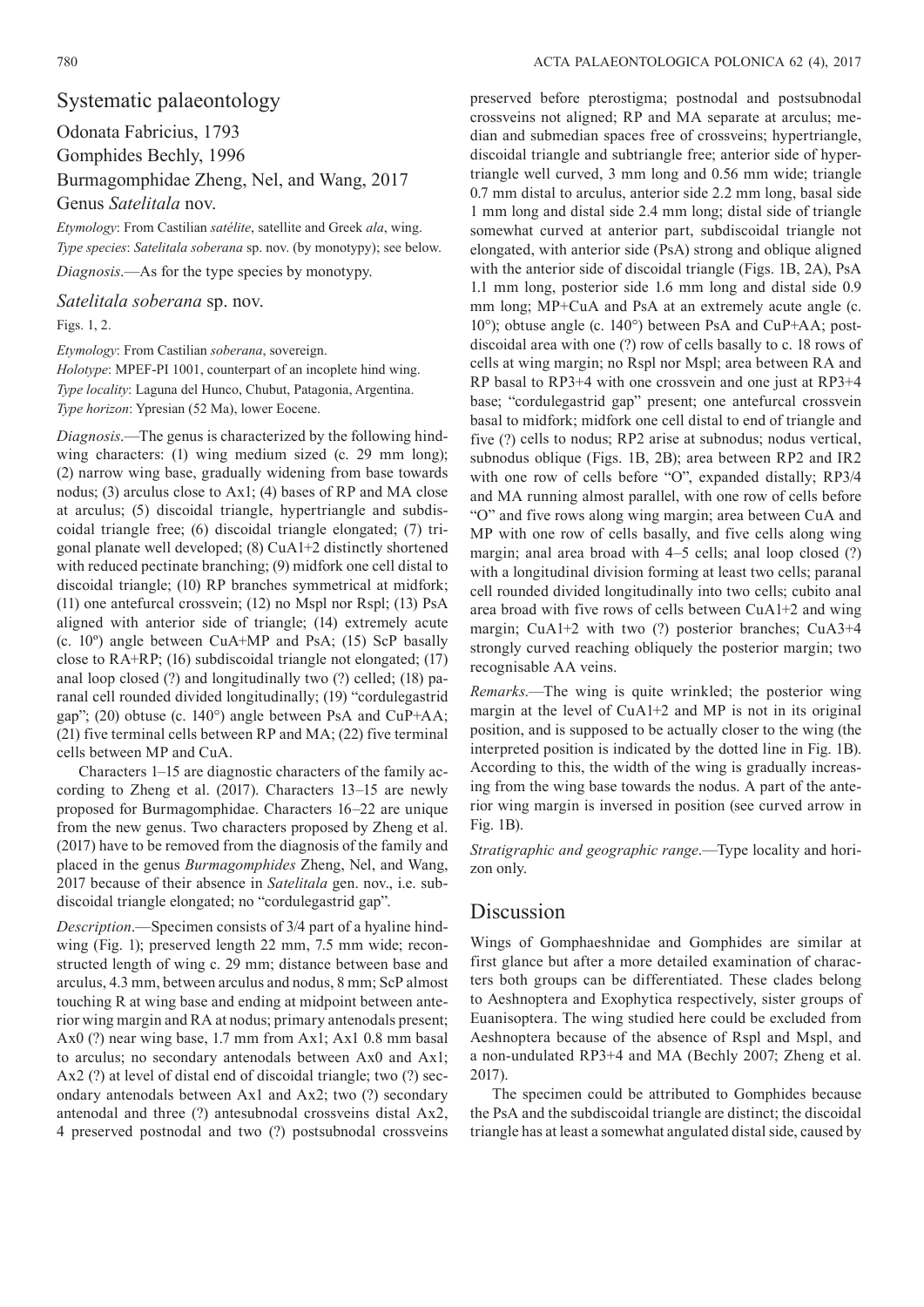

Fig. 1. Burmagomphid dragonfly *Satelitala soberana* gen. et sp. nov., holotype, MPEF-PI 1001, from Laguna del Hunco (Chubut, Patagonia, Argentina); Ypresian, lower Eocene. Photograph (**A**), explanatory drawing (**B**).



Fig. 2. Details of wing of burmagomphid dragonfly *Satelitala soberana* gen. et sp. nov., holotype MPEF-PI 1001 from Laguna del Hunco (Chubut, Patagonia, Argentina); Ypresian, lower Eocene. Basal part with triangles and arculus (**A**), median part with nodus (**B**).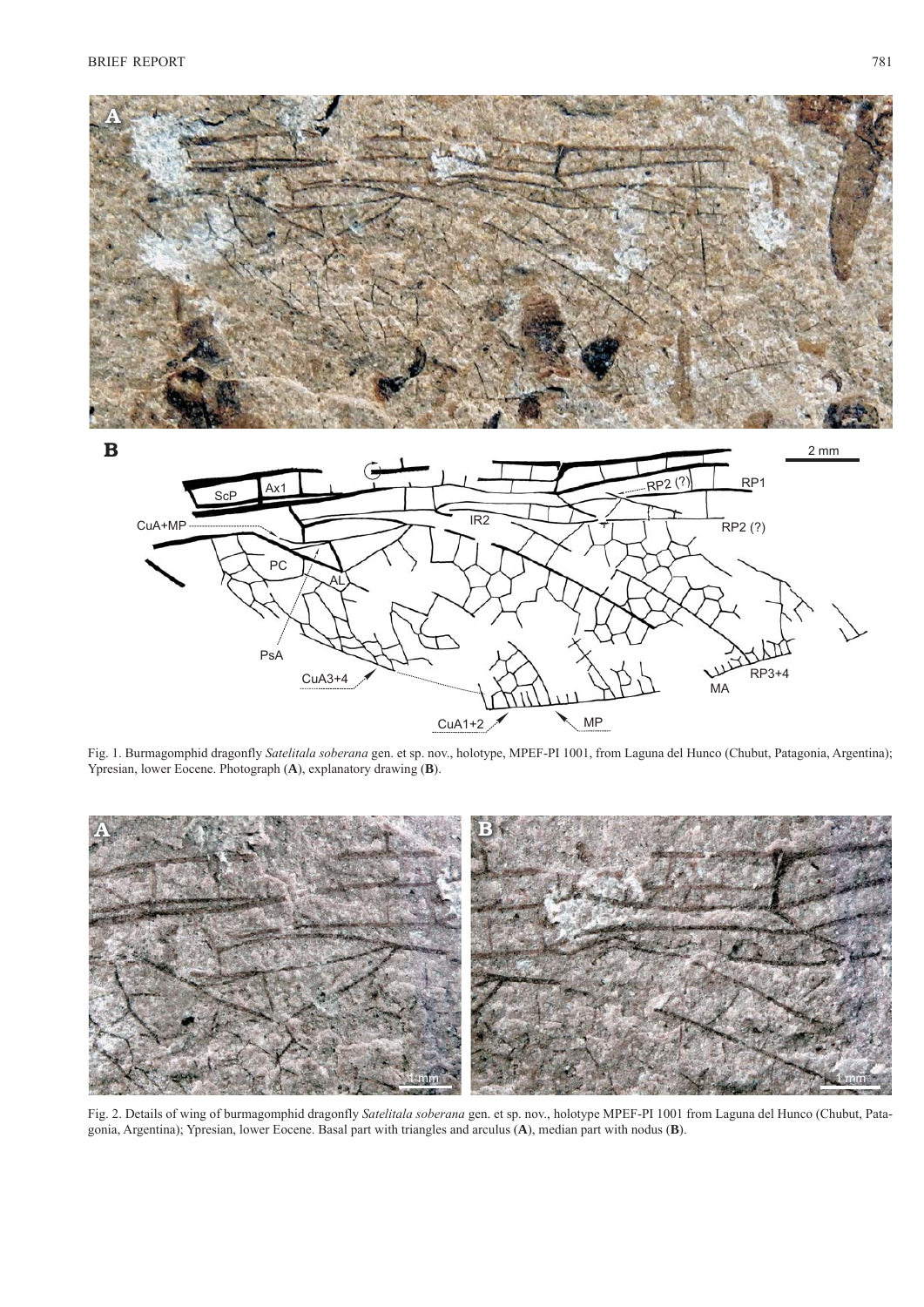a more or less distinct supplementary sector (trigonal planate); the hypertriangle has a distinctly curved anterior margin; and there is a strong tendency towards development of the straight arculus (Bechly 2007; Zheng et al. 2017). Within Gomphides, attribution of the described specimen to Progomphidae could be excluded by their absence of an anal loop and a paranal cell. Likewise, assignation to the Araripegomphidae could be excluded because this family is characterized by having two or more antefurcal crossveins (contra one in the new species) and a wide hindwing base. Desmoproctida Bechly, 1996, the third clade within Gomphides, has no autapomorphies in wing venation (Bechly 2007) making attribution of the new species to this clade problematic. Notwithstanding, one included clade, the Lindeniidae, could be excluded by their numerous antefurcal crossveins (contra one in the new species), the higher number of terminal cells between RP and MA and between MP and CuA and a wide hindwing base. The other clade of Desmoproctida, the Oligophlebiata, includes three taxa, the Hagenioidea, Brevicubitalia and Burmagomphidae (Zheng et al. 2017). The new species shares with them the symmetrical RP branches at the midfork. It differs from Proterogomphidae (Hagenioidea) by having a narrower hind wing base and only one antefurcal crossvein, and from Hageniidae by having the MP and CuA1+2 not strongly divergent towards the wing margin (Bechly 2007). Bechly (2007) considers that Brevicubitalia has a "CuAa (CuA1+2 in present paper) distinctly shortened and with a distinct course (distally converging with the wing margin, instead of running parallel to it), and with a reduced pectinate branching. This character is present in the new species but the CuA1+2, as in Burmagomphidae, is even shorter. The Zonophoridae (Brevicubitalia) have the discoidal triangle somewhat elongated but differ from the new species by having a triangle divided, numerous antefurcal crossveins and no paranal cell developed. The remaining Brevicubitalia, the Gomphida, have a reduced anal loop and no paranal cell. It should be also noted that the Zonophoridae and Epigomphidae (Gomphida) have a tendency to a parallelization of the PsA with the anterior side of the triangle but this tendency does not reach the parallel position present in the new species and the Burmagomphidae. The new species also shares with the Burmagomphidae a narrow hind wing base, its width gradually increasing from the wing base towards the nodus (Zheng et al. 2017) and two other synapomorphies proposed in this paper: the extremely acute angle between CuA+MP and PsA, and a ScP basally close to RA+RP.

# Concluding remarks

I report a burmagomphid compression fossil from the Eocene caldera lake insect beds of Laguna del Hunco in Patagonia, Argentina. So far burmagomphid dragonflies were only reported in an amber inclusion from the Cretaceous of Myanmar (Burma) (Zheng et al. 2017). The new species could be included into a new genus *Satelitala* because of some differences with the only described genus of Burmagomphidae, *Burmagomphides*. *Satelitala* gen. nov. reveals a less elongated

subdiscoidal triangle, an anal loop divided longitudinally, a bigger paranal cell, five terminal cells between RP and MA, five terminal cells between MP and CuA, and an obtuse angle between PsA and CuP+AA.

The present discovery of a new genus of Burmagomphidae in the Eocene of Patagonia is noteworthy for the reconstruction of the biogeographic and phylogenetic history of the Gomphides. Their oldest record in the Cenomanian of Asia proposes a distribution in Gondwana for the clade at least at the Early Cretaceous. The presence of extinct families in the Eocene of Patagonia adds complexity to future discussions and also questions the taxonomic attribution to extant families of the immature specimens from Confluencia (considered "gomphid-like" by Petrulevičius 2013), and of endophytic ovipositions from Laguna del Hunco (attributed to Coenagrionidae by Sarzetti et al. 2009). It cannot be excluded that these specimens should be assigned to burmagomphid nymphs and frenguelliid ovipositions, respectively.

**Acknowledgements**.—Thanks are due to Rubén Cúneo and Eduardo "Dudu" Ruigómez (both Museo Egidio Feruglio, Trelew, Argentina), and also to reviewers, Daran Zheng (Chinese Academy of Sciences, Nanjing, China) and Stefan Pinkert (Philipps Universität Marburg, Germany), for helpful comments. Funding support for the fieldtrip and labo studies came from grants: PIP 0834 from the National Research Council of Argentina (CONICET); PICT-2016-4297 from the National Agency of Scientific and Technological Promotion of Argentina (AN-PCyT); and DEB-1556666/1556136 from the National Science Foundation of USA (NSF).

## References

- Bechly, G. 1996. Morphologische Untersuchungen am Flügelgeäder der rezenten Libellen und deren Stammgruppenvertreter (Insecta; Pterygota; Odonata), unter besonderer Berücksichtigung der Phylogenetischen Systematik und des Grundplanes der \*Odonata. *Petalura* 2: 1–402.
- Bechly, G. 2007. *Phylogenetic Systematics of Odonata*. https://bechly. lima-city.de/system.htm
- Fidalgo, P. and Smith, D.R. 1987. A fossil Siricidae (Hymenoptera) from Argentina. *Entomological News* 98: 63–66.
- Kukalová-Peck J. 1983. Origin of the insect wing and wing articulation from the arthropodan leg. *Canadian Journal of Zoology* 61: 1618–1669.
- Kukalová-Peck, J. 1991. Fossil history and the evolution of hexapod structures. *In*: I.D. Naumann (ed.), *The Insects of Australia, A Textbook for Students and Research Workers, 2nd Ed., Vol. 1*, 141–179. Melbourne University Press, Melbourne.
- Kukalová-Peck, J. 2008. Phylogeny of higher taxa in Insecta: finding synapomorphies in the extant fauna and separating them from homoplasies. *Evolutionary Biology* 35: 4–51.
- Nel, A., Martínez-Delclòs, X., Paicheler, J.C., and Henrotay, M. 1993. Les "Anisozygoptera" fossiles. Phylogénie et classification. (Odonata). *Martinia*, *Numéro Hors-Série* 3: 1–311.
- Petrulevičius, J.F. 2005. Avances en el conocimiento de la diversidad de insectos de Laguna del Hunco, Eoceno inferior de Chubut, Patagonia, Argentina. *Ameghiniana* 42 (Suplement 4): 40R.
- Petrulevičius, J.F. 2009. A Panorpoidea (Insecta: Mecoptera) from the lower Eocene of Patagonia, Argentina. *Journal of Paleontology* 83: 994–997.
- Petrulevičius, J.F. 2012. Libélulas (Insecta: Odonata) del Eoceno de Patagonia, Argentina y su aporte al paleoambiente de Laguna del Hunco y Confluencia. *Ameghiniana* 49: R154*.*
- Petrulevičius, J.F. 2013. Palaeoenvironmental and palaeoecological implications from body fossils and ovipositions of Odonata from the Eocene of Patagonia, Argentina. *Terrestrial Arthropod Reviews* 6: 53–60.